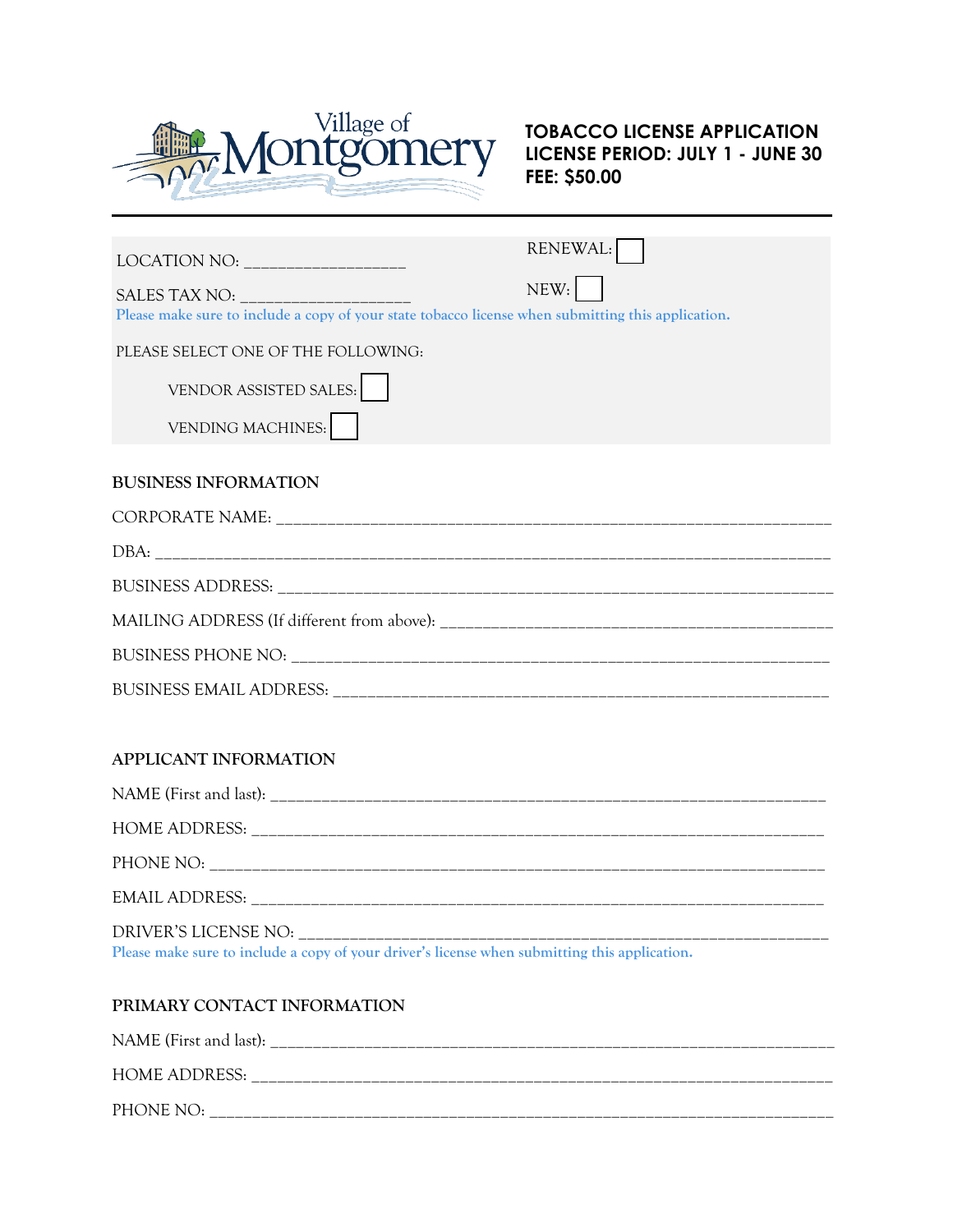EMAIL ADDRESS: \_\_\_\_\_\_\_\_\_\_\_\_\_\_\_\_\_\_\_\_\_\_\_\_\_\_\_\_\_\_\_\_\_\_\_\_\_\_\_\_\_\_\_\_\_\_\_\_\_\_\_\_\_\_\_\_\_\_\_\_\_\_\_\_\_\_\_\_

DATE OF BIRTH: \_\_\_\_\_\_\_\_\_\_\_\_\_\_\_\_\_\_\_\_\_\_\_\_\_\_\_\_\_\_\_\_\_\_\_\_\_\_\_\_\_\_\_\_\_\_\_\_\_\_\_\_\_\_\_\_\_\_\_\_\_\_\_\_\_\_\_\_\_

DRIVER'S LICENSE NO:

**Please make sure to include a copy of your driver's license when submitting this application.**

## **ADDITIONAL QUESTIONS**

1. HAVE YOU EVER SUBMITTTED AN APPLICATION FOR ANY LICENSE(S) IN THE VILLAGE OF MONTGOMERY OR IN ANOTHER LOCATION OTHER THAN THE ONE FOR WHICH THIS LICENSE IS BEING SOUGHT?

|    | FOR WHICH THIS LICENSE IS BEING SOUGHT?<br>NO <sub>l</sub><br><b>YES</b>                                                            |
|----|-------------------------------------------------------------------------------------------------------------------------------------|
|    | IF YES, PLEASE SPECIFY WHERE AND WHAT TYPE OF LICENSE YOU APPLIED FOR?                                                              |
| 2. | HAS YOUR APPLICATION EVER BEEN REJECTED?<br><b>YES</b><br>NO                                                                        |
|    | IF YES, PLEASE EXPLAIN:                                                                                                             |
| 3. | HAVE YOU EVER HAD A LICENSE SUSPENDED OR REVOKED?<br><b>YES</b><br>NO<br>IF YES, PLEASE EXPLAIN:                                    |
| 4. | HAVE YOU, THE OWNER(S), MANAGER(S) OR PARTNER(S) IN THE BUSINESS BEEN<br>CONVICTED OF A FELONY OR ANY CRIMINAL OFFENSE OR ORDINANCE |
|    | VIOLATION IN ANY JURISDICTION SINCE THE LAST APPLICATION?<br><b>YES</b><br>NO<br>IF YES, PLEASE EXPLAIN:                            |
|    |                                                                                                                                     |